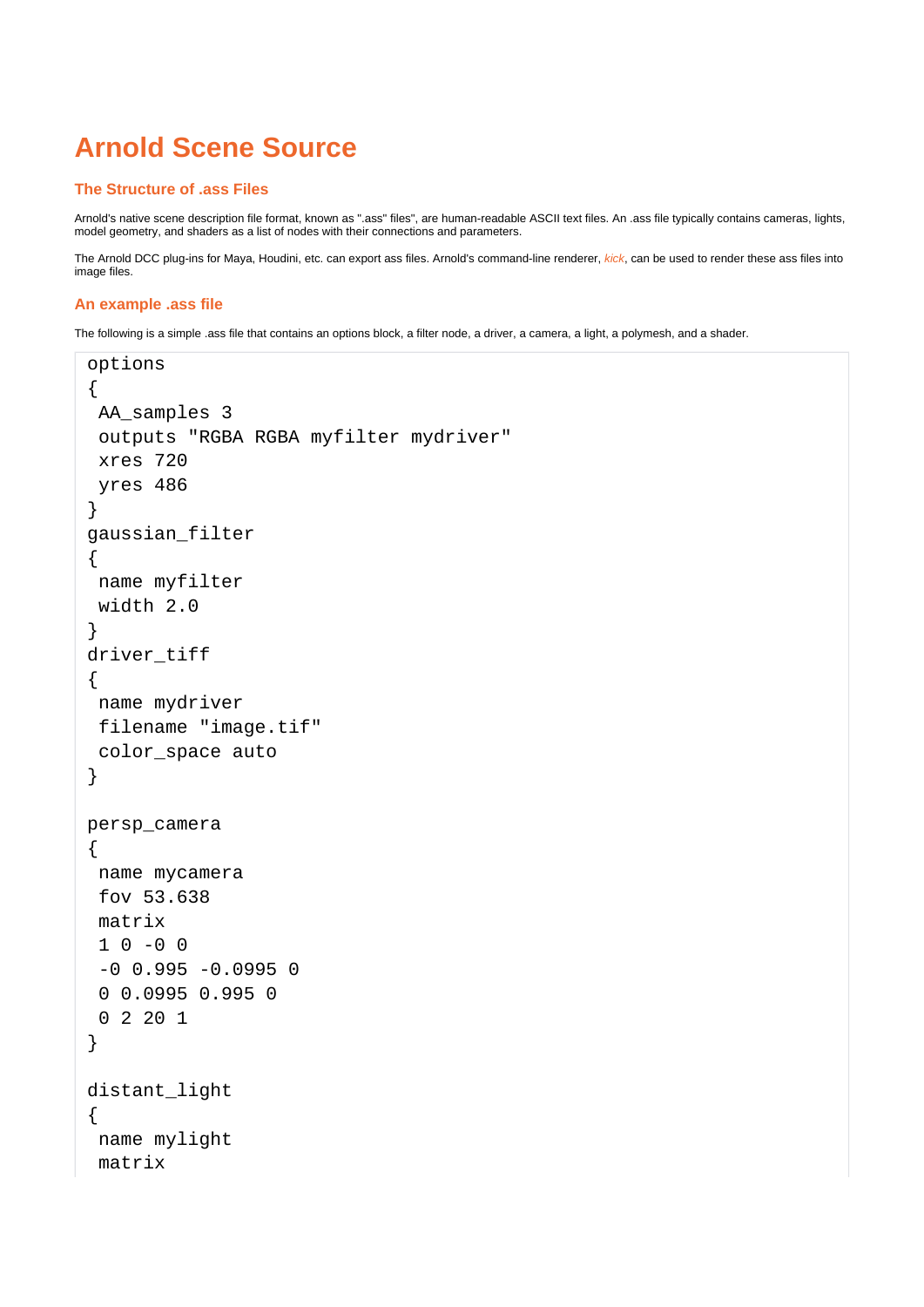```
 0.78867512 -0.21132487 -0.57735025 0
  -0.21132487 0.78867512 -0.57735025 0
  0.57735025 0.57735025 0.57735025 0
  1 1 1 1 
  color 1 1 1
  intensity 1
 cast_shadows on
}
polymesh
{
 name mysphere
  nsides 6 1 BYTE 3 3 3 3 3 3 
  vidxs 18 1 UINT 
  3 2 0 2 3 1 4 3 0 3 4 1 2 4 0 4 2 1 
  nidxs 18 1 UINT 
  0 0 1 0 0 2 3 3 4 3 3 5 6 6 7 6 6 8 
  vlist 5 1 VECTOR 0 -4 0 0 4 0 -4 0 0 2 0 3.4641015 
  2 0 -3.4641015
  nlist 9 1 VECTOR 
  -0.5 0 0.8660254 -0.44721359 -0.44721359 0.77459669 
  -0.44721359 0.44721359 0.77459669 1 0 0 
  0.89442718 -0.44721359 0 0.89442718 0.44721359 0
 -0.5 0 -0.8660254 -0.44721359 -0.44721359 -0.77459669 -0.44721359 0.44721359 -0.77459669 
  smoothing on
  matrix
  1 0 0 0
  0 1 0 0
  0 0 1 0
  0 0 0 1 
 shader myshader
}
standard_surface
{
 name myshader
 base 0.7
base color 0 1 0
  specular 0.05
  specular_color 1 1 1
  specular_roughness 0.3
```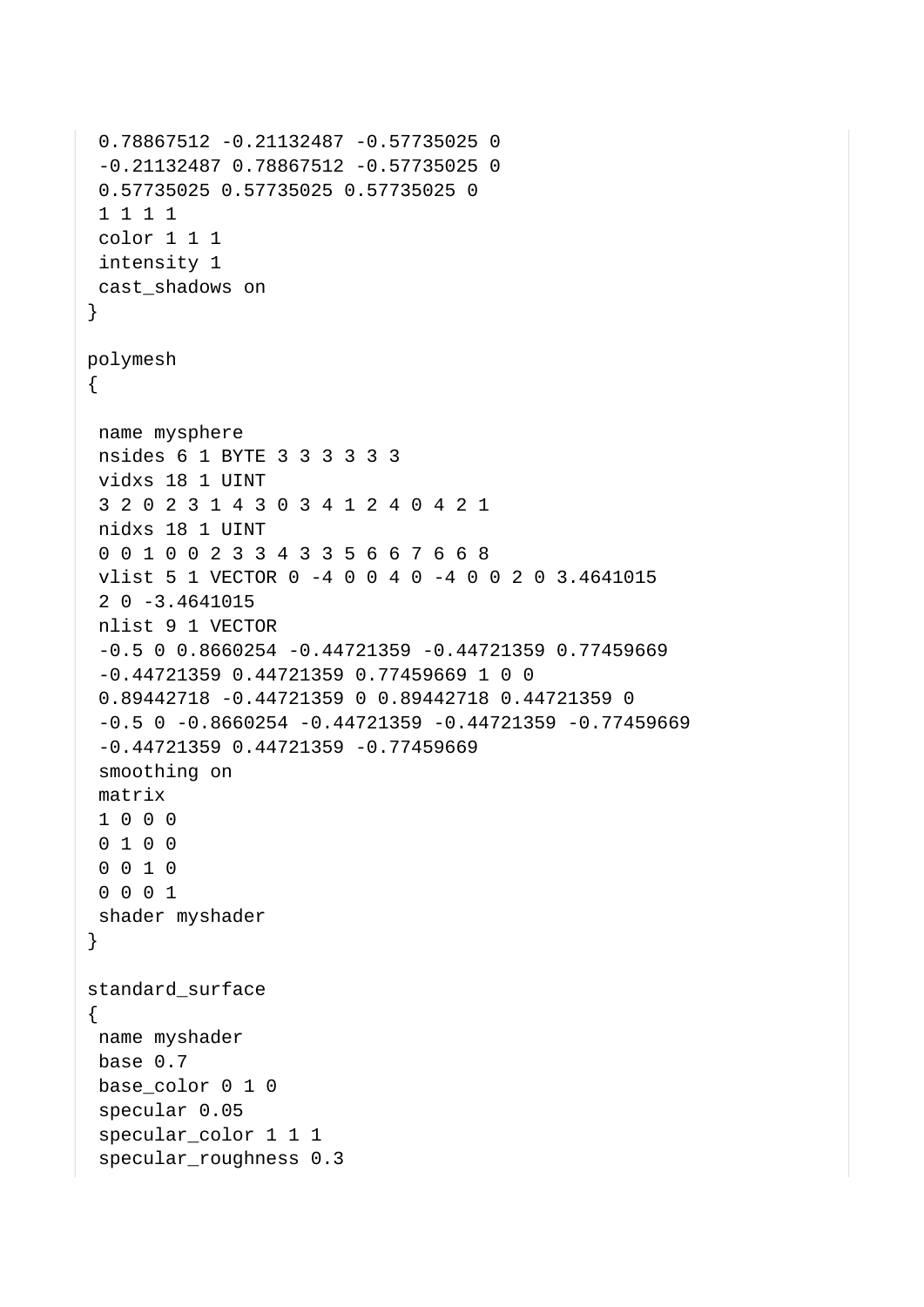Just like in Python, one-line comments begin with the '#' character.

#### **Nodes and Parameters**

Arnold is built around different types of nodes. For example, there are shader nodes, camera nodes, light nodes, filter nodes, geometry (aka "shape") nodes and output driver nodes. Each node has a number of parameters.

Each type of node is identified by a unique name (options, persp\_camera, polymesh, lambert, etc.). You can have as many nodes of each node type as you want. Each node is uniquely identified by a string parameter called "name". To create a node, you write the node type and enclose the definition of the parameter values within brackets. For example:

```
lambert
{
name my white shader
 Kd 0.9
 Kd_color 1 1 1
}
```
## **Nodes**

}

Here are some of the more important nodes that can be found in an ass file.

- options This node is a container of global rendering options, for example:
	- xres, yres: Image resolution
	- AA\_samples: Antialiasing samples
	- camera: the active camera. It must point to a valid camera node in the scene
	- outputs: This array of strings defines a mapping of AOV channels (or layers) to output drivers. The format of each of the strings is: "<AOV\_name> <data\_type><filter> <driver>
- gaussian\_filter This is the default type of filter used by kick. The filter has a user-specified width which defaults to 2.0 pixels.
- driver\_tiff Driver node that can be referenced by the outputs parameter in the options node. It has a filename parameter for the output file that will store the final rendered image.
- persp\_camera Camera node that can be referenced by the camera parameter in the options node. Among other parameters, it has a fieldof-view and a camera-to-world matrix that defines the orientation.
- distant\_light Distant (or directional) light node with a transformation matrix, color, intensity, etc.
- polymesh This is the most important geometric primitive in the renderer. Some of its parameters are:
	- vidxs, nidxs, vlist, nlist: These arrays describe the mesh vertices, normals, and their respective topologies (face indices). If the mesh has UV coordinates, they would be stored in the uvidxs and uvlist parameters.
	- visibility, sidedness: These are bitmasks that define the visibility and sidedness properties for each ray type (camera, shadow, reflection, etc.).
	- matrix: The object-to-world transformation matrix of the mesh.
	- shader: Pointer to the shader node that will be executed when shading the object

## **Parameters**

All parameters have a default value, so you don't have to explicitly set all of the available parameters. Default parameter values can be queried with Arnold's command line renderer, kick. For example, to find the default value of the parameter Kd in the lambert shader, type this:

```
% kick -info lambert.Kd
node: lambert
param: Kd
type: FLOAT
default: 0.7
```
The most common types are BOOL, INT, UINT, ENUM, FLOAT, MATRIX, VECTOR, NODE and STRING.